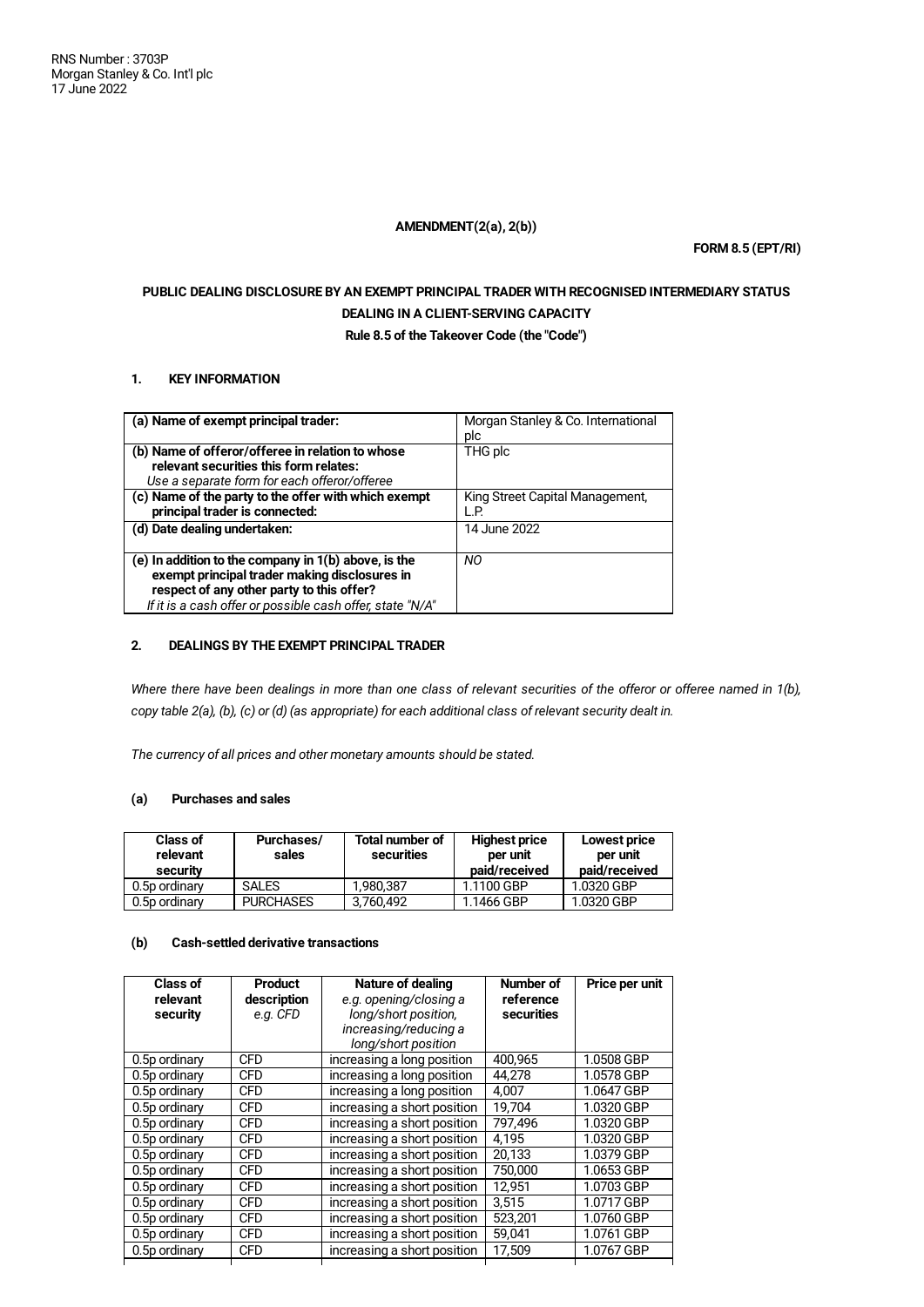| 0.5p ordinary | <b>CFD</b> | reducing a long position  | 121     | 1.0320 GBP |
|---------------|------------|---------------------------|---------|------------|
| 0.5p ordinary | <b>CFD</b> | reducing a long position  | 69      | 1.0322 GBP |
| 0.5p ordinary | <b>CFD</b> | reducing a long position  | 390     | 1.0352 GBP |
| 0.5p ordinary | <b>CFD</b> | reducing a long position  | 76,442  | 1.0419 GBP |
| 0.5p ordinary | <b>CFD</b> | reducing a long position  | 299     | 1.0619 GBP |
| 0.5p ordinary | <b>CFD</b> | reducing a long position  | 1.580   | 1.0619 GBP |
| 0.5p ordinary | <b>CFD</b> | reducing a long position  | 24,452  | 1.0619 GBP |
| 0.5p ordinary | <b>CFD</b> | reducing a long position  | 1,342   | 1.0619 GBP |
| 0.5p ordinary | <b>CFD</b> | reducing a long position  | 3,838   | 1.0619 GBP |
| 0.5p ordinary | CFD        | reducing a long position  | 384     | 1.0619 GBP |
| 0.5p ordinary | <b>CFD</b> | reducing a long position  | 22,710  | 1.0619 GBP |
| 0.5p ordinary | <b>CFD</b> | reducing a long position  | 2,400   | 1.0619 GBP |
| 0.5p ordinary | <b>CFD</b> | reducing a long position  | 41,554  | 1.0619 GBP |
| 0.5p ordinary | <b>CFD</b> | reducing a long position  | 307,111 | 1.0619 GBP |
| 0.5p ordinary | <b>CFD</b> | reducing a long position  | 117,742 | 1.0672 GBP |
| 0.5p ordinary | <b>CFD</b> | reducing a long position  | 45,069  | 1.0723 GBP |
| 0.5p ordinary | <b>CFD</b> | reducing a long position  | 212,184 | 1.0784 GBP |
| 0.5p ordinary | <b>CFD</b> | reducing a long position  | 32,913  | 1.0800 GBP |
| 0.5p ordinary | <b>CFD</b> | reducing a long position  | 15,499  | 1.1033 GBP |
| 0.5p ordinary | <b>CFD</b> | reducing a long position  | 461     | 1.1466 GBP |
| 0.5p ordinary | <b>CFD</b> | reducing a short position | 4,195   | 1.0320 GBP |
| 0.5p ordinary | <b>CFD</b> | reducing a short position | 13,396  | 1.0321 GBP |
| 0.5p ordinary | <b>CFD</b> | reducing a short position | 36,662  | 1.0329 GBP |
| 0.5p ordinary | <b>CFD</b> | reducing a short position | 20,133  | 1.0423 GBP |
| 0.5p ordinary | <b>CFD</b> | reducing a short position | 515,035 | 1.0508 GBP |
| 0.5p ordinary | <b>CFD</b> | reducing a short position | 33,975  | 1.0720 GBP |
| 0.5p ordinary | <b>CFD</b> | reducing a short position | 109,000 | 1.0726 GBP |
| 0.5p ordinary | <b>CFD</b> | reducing a short position | 75,000  | 1.0785 GBP |
| 0.5p ordinary | <b>CFD</b> | reducing a short position | 59,041  | 1.0791 GBP |

## **(c) Stock-settled derivative transactions (including options)**

### **(i) Writing, selling, purchasing or varying**

| <b>Class</b><br>оf<br>relevant<br>security | <b>Product</b><br>description<br>e.g. call<br>option | Writing,<br>purchasing,<br>selling,<br>varying<br>etc. | <b>Number</b><br>οf<br>securities<br>to which<br>option<br>relates | <b>Exercise</b><br>price<br>per unit | Type<br>e.g.<br>American,<br>European<br>etc. | <b>Expiry</b><br>date | Option<br>money<br>paid/<br>received<br>per unit |
|--------------------------------------------|------------------------------------------------------|--------------------------------------------------------|--------------------------------------------------------------------|--------------------------------------|-----------------------------------------------|-----------------------|--------------------------------------------------|
| N/A                                        | N/A                                                  | N/A                                                    | N/A                                                                | N/A                                  | N/A                                           | N/A                   | N/A                                              |

## **(ii) Exercise**

| <b>Class of</b><br>relevant<br>security | Product<br>description<br>e.g. call option | Exercising/<br>exercised<br>against | Number of<br>securities | <b>Exercise price</b><br>per unit |
|-----------------------------------------|--------------------------------------------|-------------------------------------|-------------------------|-----------------------------------|
| N/A                                     | N/A                                        | N/A                                 | N/A                     | N/A                               |

#### **(d) Other dealings (including subscribing for new securities)**

| <b>Class of relevant</b> | Nature of dealing             | <b>Details</b> | Price per unit (if |
|--------------------------|-------------------------------|----------------|--------------------|
| security                 | e.a. subscription, conversion |                | applicable)        |
| N/A                      | N/A                           | N/A            | N/A                |

## **3. OTHER INFORMATION**

#### **(a) Indemnity and other dealing arrangements**

**Details of any indemnity or option arrangement, or any agreement or understanding, formal or informal, relating to relevant securities which may be an inducement to deal or refrain from dealing entered into by the exempt principal trader making the disclosure and any party to the offer or any person acting in concert with a party to the offer:** *Irrevocable commitments and letters of intent should not be included. If there are no such agreements, arrangements or understandings, state "none"* **NONE** 

#### **(b) Agreements, arrangements or understandings relating to options or derivatives**